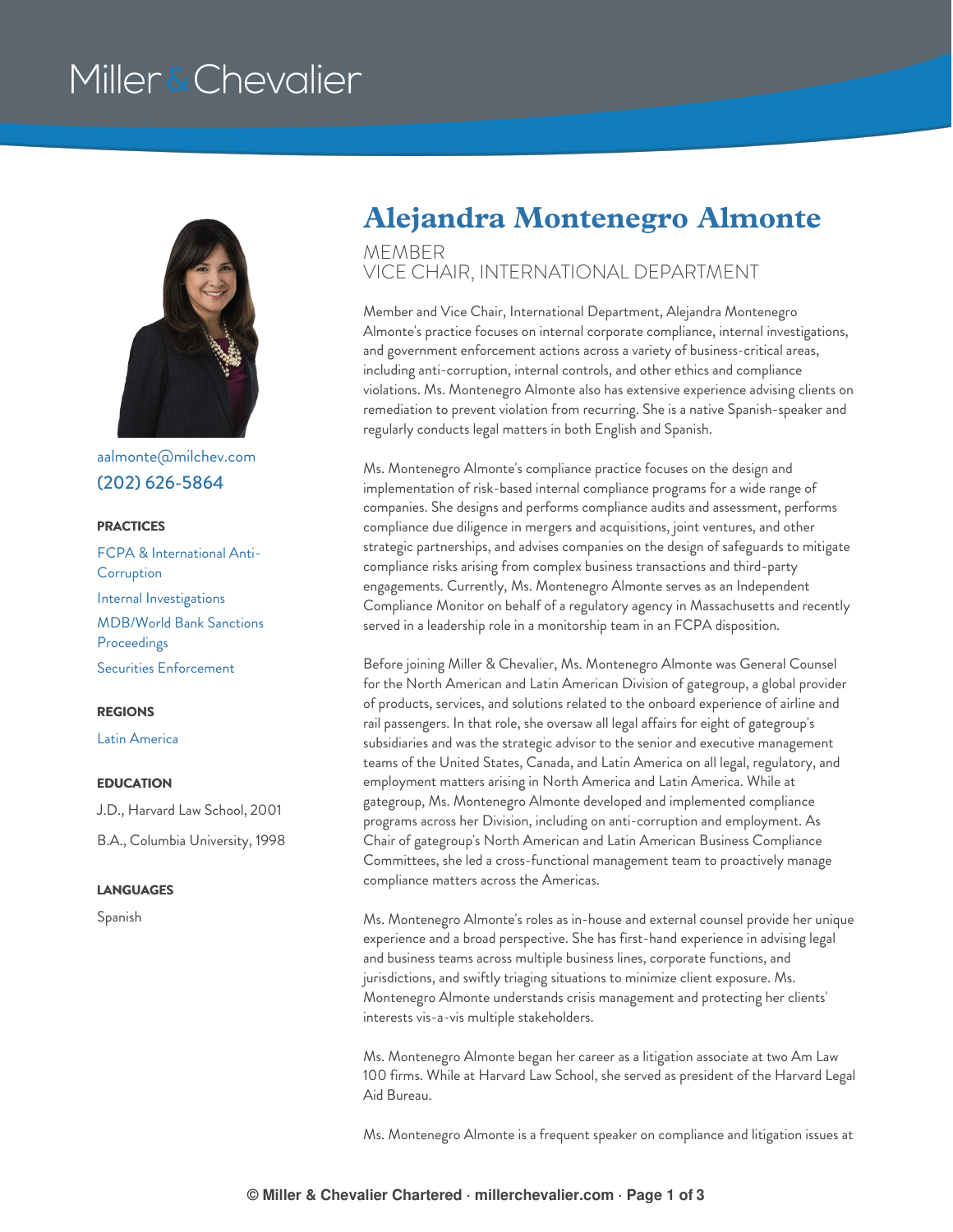# Miller & Chevalier

national and international conferences, including the American Conference Institute (ACI) and American Bar Association (ABA).

### **Representative Engagements**

- Represented a multinational technology and manufacturing company before the U.S. Securities and Exchange Commission and the U.S. Department of Justice in an investigation of alleged FCPA violations arising from its Southeast Asian operations.
- Represented a Latin America-based national oil company before the U.S. Securities and Exchange Commission and the U.S. Department of Justice in an investigation into allegations of \$4B in cost overruns in connection with the construction of a refinery by one of its subsidiaries.
- Represented one of the world's largest multinational food producers in an internal review of certain cross-border transactions and food quality operations in Latin America.
- Led a global review of a Fortune 10 energy company's anti-corruption compliance program and related internal accounting controls against applicable statutory standards and best practices, in the context of ongoing investigations in multiple jurisdictions.
- Led a review of Fortune 100 information technology company's global anticorruption program, with the goal of tailoring the compliance program to fit the company's needs following a corporate restructuring.
- Represented a multinational company in relation to alleged OFAC sanctions violations arising from its Latin American operations.
- Represented a European company with worldwide subsidiaries in a criminal proceeding under the International Traffic in Arms Regulations (ITAR). The matter was resolved in favor of client with no criminal charges.
- Defended the Republic of Ecuador in an investor-state arbitration alleging a breach of the Canada – Ecuador Bilateral Investment Treaty. The Tribunal dismissed the case against Ecuador.

### **In-House Experience**

Division General Counsel, gategroup, 2011 - 2016

# **Rankings and Recognition**

- *Legal 500*: Dispute Resolution: International Trade, 2021 2022
- *Legal 500 Latin America*: International Firms: Compliance and Investigations, 2021